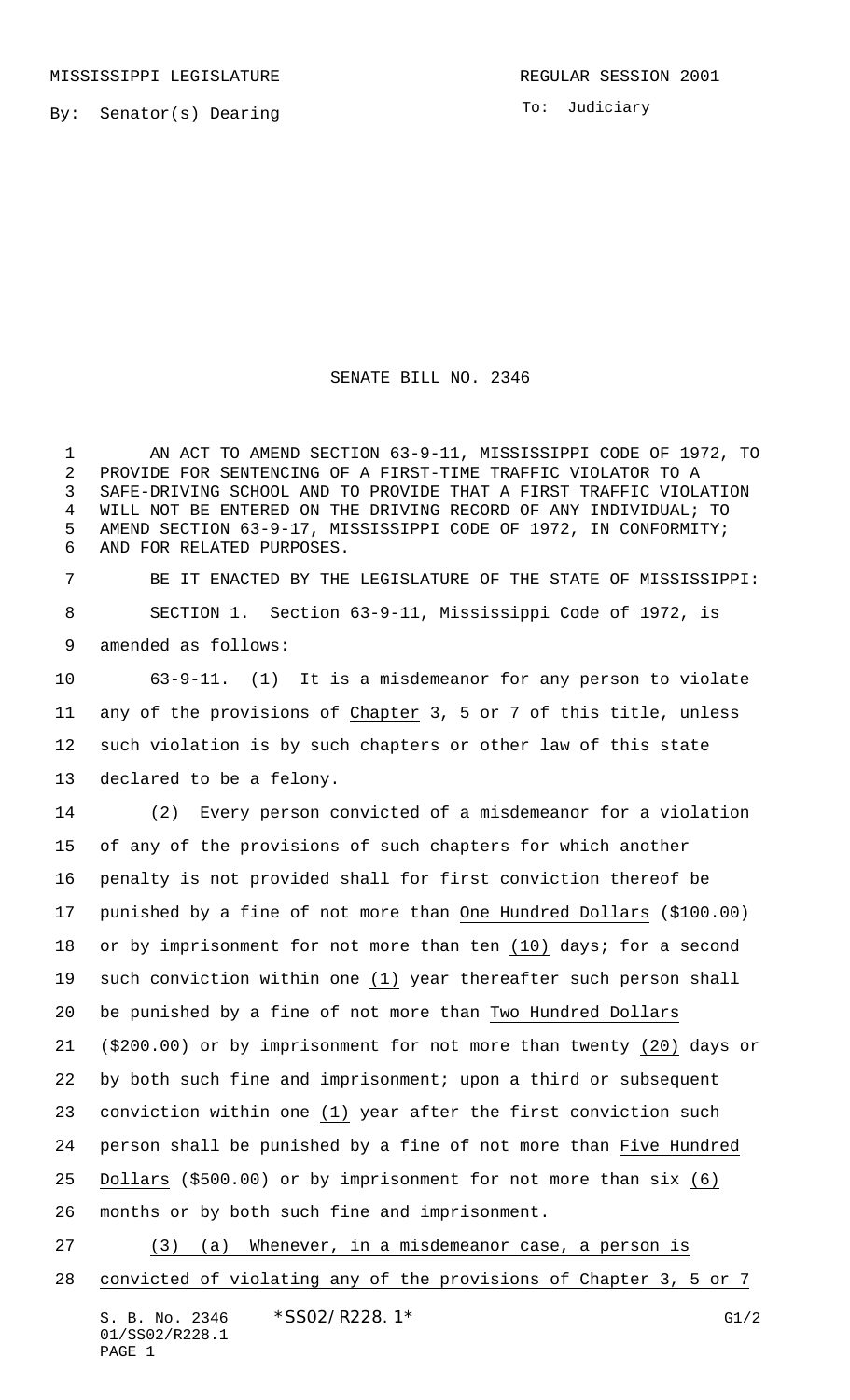S. B. No. 2346 \* SS02/R228.1\* 01/SS02/R228.1 of this title, the court imposing sentence may order the defendant to attend and participate in not less than four (4) hours of a court-approved traffic safety violator school, in addition to any other penalty authorized by law. (b) No employee of the sentencing court shall personally benefit from a defendant's sentence to a traffic safety violator school. Violation of this prohibition shall result in termination of employment. (4) If a person pleads not guilty to a misdemeanor offense under any of the provisions of Chapter 3, 5 or 7 of this title but is convicted, and the person has not received a prior conviction under said chapters within three (3) years of the date of the alleged offense, the court shall suspend the sentence for such offense to allow the defendant ninety (90) days to successfully complete not less than four (4) hours of a court-approved traffic safety violator school at his own cost. Upon successful completion by the defendant of the course, the court shall set the conviction aside, dismiss the prosecution and direct that the case be closed. The court on its own motion shall expunge the record of the conviction, and the only record maintained thereafter shall be the nonpublic record required under Section 63-9-17, Mississippi Code of 1972, solely for use by the courts in determining an offender's eligibility under this section as a first-time offender. (5) If all of the conditions set forth in paragraphs (a) through (f) of this subsection are met, the court may withhold acceptance of the plea and defer sentencing in order to allow the defendant ninety (90) days to successfully complete not less than four (4) hours of a court-approved traffic safety violator school at his own cost, whereupon the court shall dismiss the prosecution and direct that the case be closed. The only record maintained thereafter shall be the nonpublic record required under Section 63-9-17, Mississippi Code of 1972, solely for use by the courts in

PAGE 2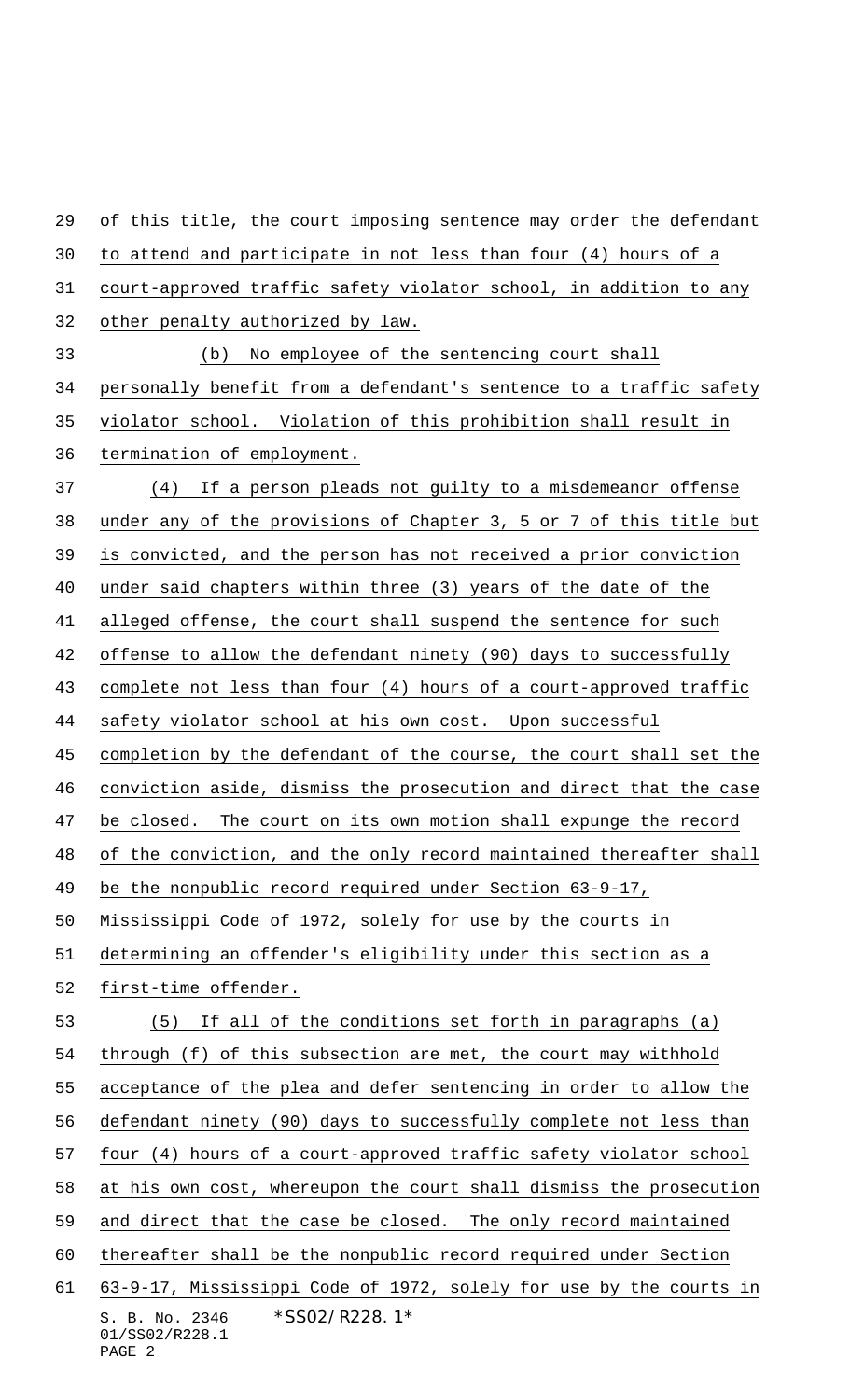determining eligibility as a first-time offender under this

 section: (a) The person, except as provided in paragraph (f), 65 enters a plea in person or in writing of nolo contendere or guilty and presents to the court an oral request or a written request, in person or by mail postmarked on or before the appearance date on the citation, to attend not less than four (4) hours of a court-approved traffic safety violator school. (b) The court enters judgment on the defendant's plea of nolo contendere or guilty at the time the plea is made, but defers the imposition or the execution of the whole or any part of the sentence for ninety (90) days. (c) The defendant has a valid Mississippi driver's license or permit. (d) The defendant's public and nonpublic driving record as maintained by the Department of Public Safety does not indicate successful completion of a driver's education, training or 79 improvement course under this section within the three (3) years of the date of the alleged offense. (e) The defendant files an affidavit with the court stating that this is his first conviction in more than three (3) years, he is not in the process of taking a course under this section and he has not completed a course under this section that is not yet reflected on his driving record. (f) The offense charged is for a misdemeanor offense 87 under Chapter 3, 5 or 7 of this title. (6) An out-of-state resident may be allowed to complete a substantially similar program in his home state, province or country provided paragraphs (a), (b), (d), (e) and (f) of subsection (5) of this section are satisfied, and provided that the defendant has a valid driver's license or permit from that 93 home jurisdiction.

S. B. No. 2346 \* SS02/R228.1\* 01/SS02/R228.1 PAGE 3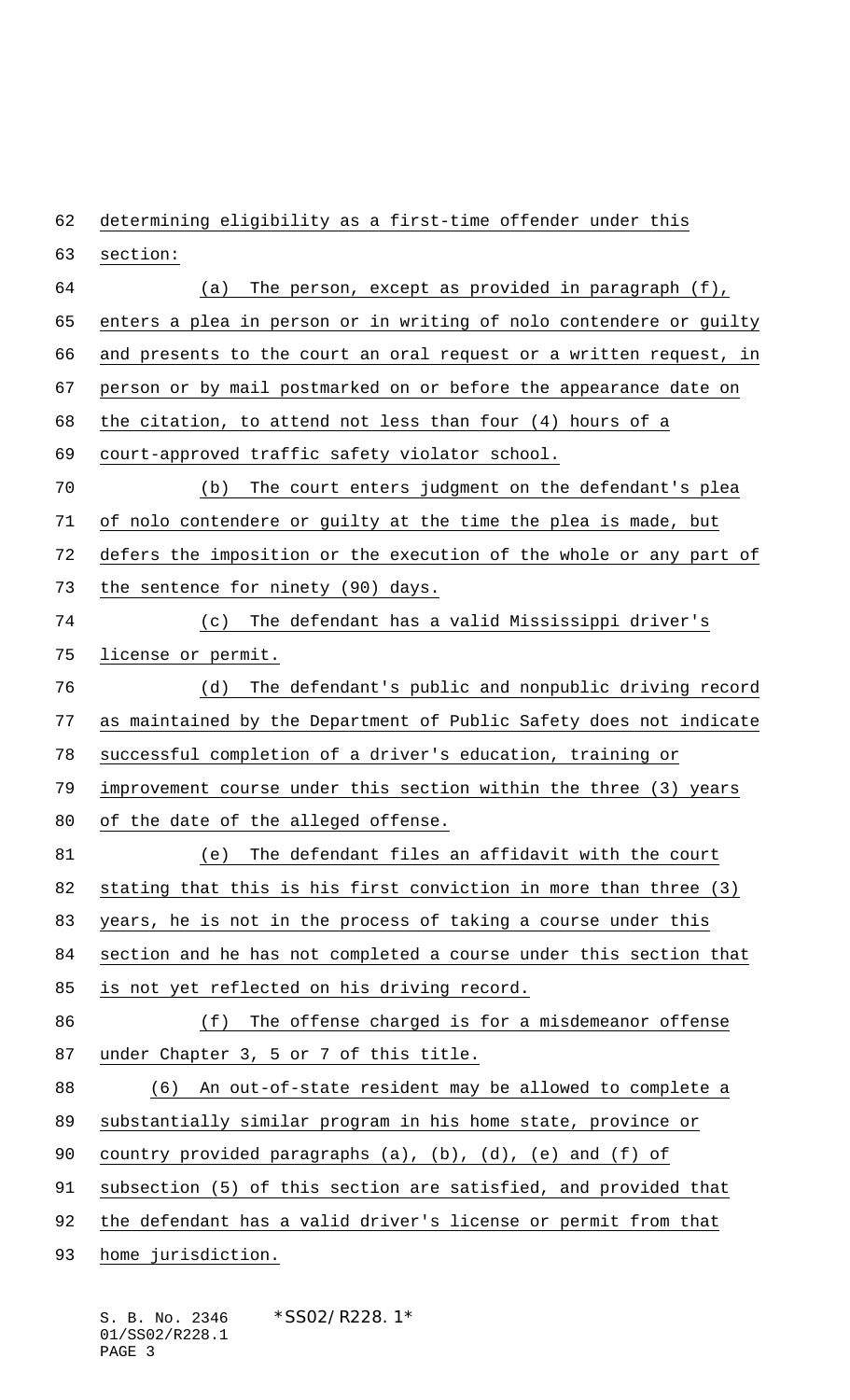SECTION 2. Section 63-9-17, Mississippi Code of 1972, is amended as follows:

 63-9-17. (1) Every court shall keep a full record of the proceedings of every case in which a person is charged with any violation of law regulating the operation of vehicles on the highways, streets or roads of this state.

 (2) Unless otherwise sooner required by law, within forty-five (45) days after the conviction of a person upon a charge of violating any law regulating the operation of vehicles on the highways, streets or roads of this state, every **\* \* \*** court in which such conviction was had shall prepare and immediately forward to the Department of Public Safety an abstract of the record of said court covering the case in which said person was so convicted, which abstract must be certified by the person so authorized to prepare the same to be true and correct.

 (3) Said abstract must be made upon a form approved by the Department of Public Safety, and shall include the name and address of the party charged, the registration number of the vehicle involved, the nature of the offense, the date of hearing, the plea, the judgment, and if the fine was satisfied by prepayment or appearance bond forfeiture, and the amount of the fine or forfeiture, as the case may be.

 (4) Every **\* \* \*** court shall also forward a like report to the Department of Public Safety upon the conviction of any person of manslaughter or other felony in the commission of which a vehicle was used.

S. B. No. 2346 \* SS02/R228.1\* 01/SS02/R228.1 PAGE 4 (5) Every court shall also forward a like report to the Department of Public Safety upon the satisfactory completion by any defendant of a court-approved traffic safety violator school under subsection (4) or (5) of Section 63-9-11, Mississippi Code of 1972, and the department shall make and maintain a private, nonpublic record to be kept for a period of three (3) years. The 126 record shall be solely for the use of the courts in determining